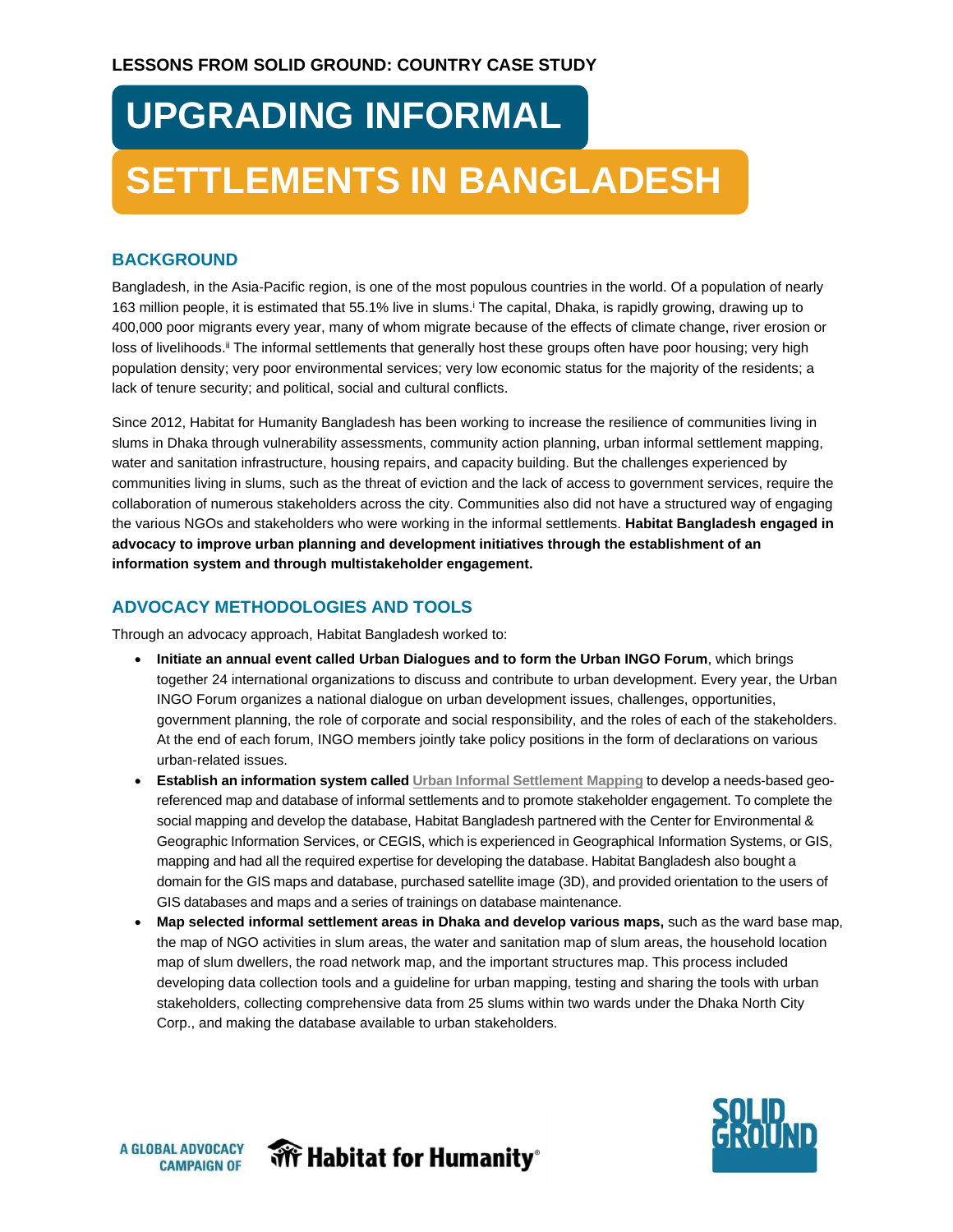- **Ensure a participatory approach while designing and implementing the project** that involved the Urban INGO Forum Bangladesh, the Water and Sewerage Authority, the Dhaka North City Corp. Authority and community representatives from the respective slums.
- **Conduct research on improving multistakeholder collaboration for urban climate resilience, water and sanitation**, along with research on six national policies to find the main gaps in the context of disaster risk reduction and climate change adaptation to improve advocacy plans.

#### **IMPACT, SUCCESSES AND LESSONS**

This initiative provided a sustainable, user-friendly platform that generates comprehensive geo-referenced data of social and physical characteristics and vulnerabilities of informal settlements, services provided by organizations, land ownership and management, livelihood characteristics of slum dwellers, housing characteristics, and demographic information. This effort contributes to the ongoing initiatives in the country using technology, citizen engagement strategies and collaboration in developing a GIS database and mapping for upgrading informal settlements.

The physical and socioeconomic information from the slums have supported evidence-based advocacy efforts and influenced government policy decisions in undertaking holistic development plans for slums and the urban poor. Concrete changes in the informal settlements mapped through this initiative include the implementation of effective waste management systems, improvements of drainage systems, implementation of concrete drains and slab covers, and sanitation and housing improvements in 10 slums. By the end of fiscal year 2019, Bangladesh reported that 68,500 people had been impacted by their advocacy efforts. Beyond physical upgrades, these interventions can contribute to the tenure security of informal settlement dwellers from a "continuum of land rights" perspective.<sup>iii</sup>

The database and maps are accessible to all urban stakeholders, serving as a basis for their respective programming, advocacy and policy initiatives and promoting optimum resource allocation. The web-based database is being maintained and updated by Dhaka North City Corp., which will expand the efforts to other areas of Dhaka, using the data collection tools and guidelines developed by Habitat Bangladesh.

Urban development is one of the concentrations of the Habitat Bangladesh program. Starting with a small development project in one slum in Dhaka, the program has been expanded to the city of Mymensingh in the northwest and to Khulna in southern Bangladesh. Habitat Bangladesh has partnered with eight stakeholders, including government, NGOs and institutions, for its urban development program and is playing a leading role in this sector.

From a technical perspective, important elements considered include:

- **Survey development:** Formulation of the questionnaire through wide discussion and consultation ensured ownership from the stakeholders.
- **Working with communities:** Short-term work in slums has difficulty achieving adequate buy-in from the community and follow-up activities. Orientation and awareness raising are the keys to ensuring that families better understand the process and provide more accurate information to the surveyors.
- **Data monitoring:** Close monitoring during data collection activities, cross-checking and random checking were very effective in ensuring data validity and reliability.
- **Flexibility and patience:** During data collection, it was important to accommodate the schedules of the adults in the households, e.g., timing by lunch breaks, after-work hours, weekends, etc. Sometimes two or more visits were made to the same responders to collect the data.





**WFF** Habitat for Humanity<sup>®</sup>